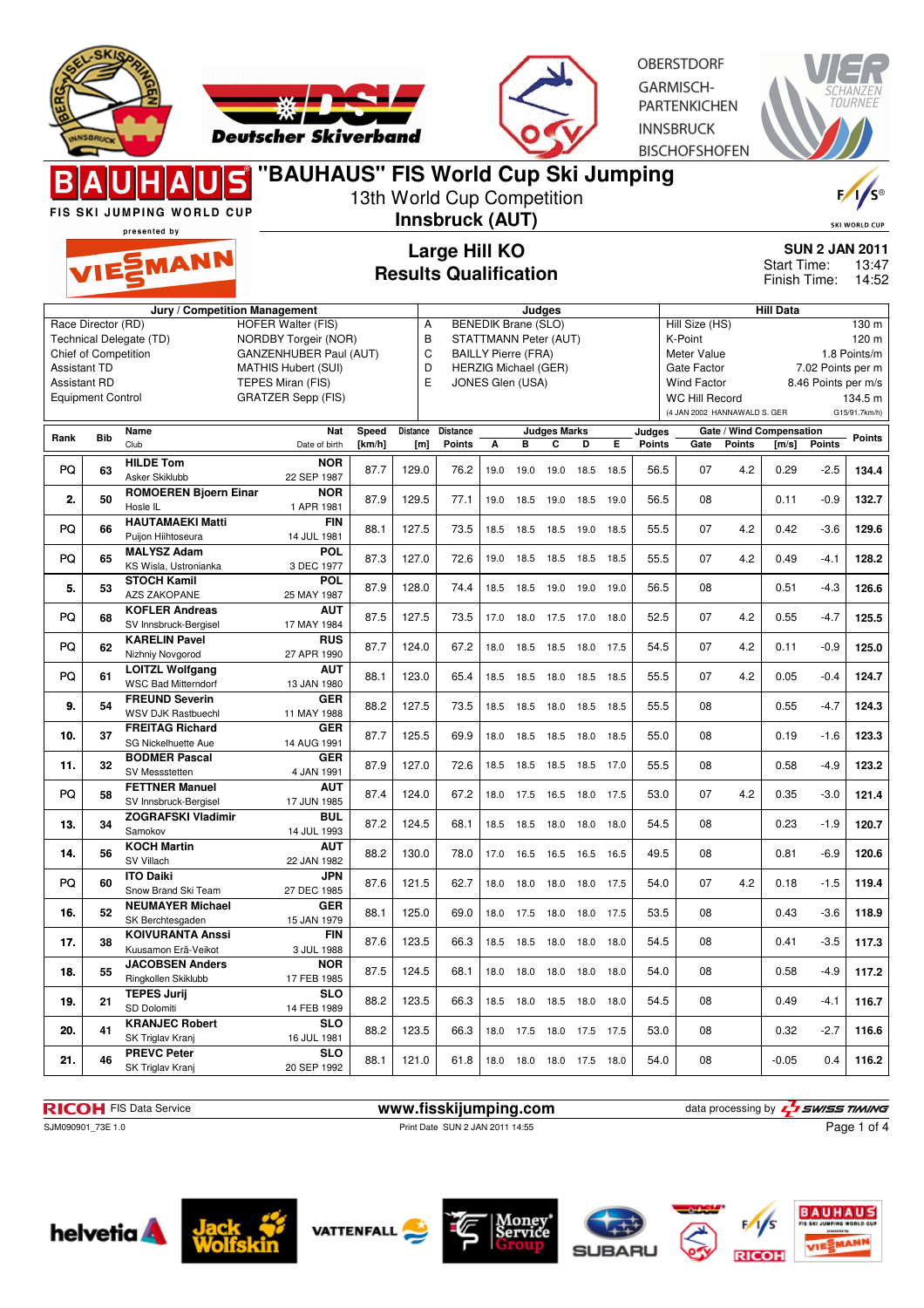



**OBERSTDORF** GARMISCH-**PARTENKICHEN INNSBRUCK BISCHOFSHOFEN** 



presented by

### **"BAUHAUS" FIS World Cup Ski Jumping** 13th World Cup Competition

FIS SKI JUMPING WORLD CUP

MANN

### **Innsbruck (AUT) Large Hill KO**

**Results Qualification**

F, 'S®

SKI WORLD CUP **SUN 2 JAN 2011**

13:47 14:52 Start Time: Finish Time:

|     | <b>Bib</b>   | Name                                                           | Nat                       | Speed  | Distance | <b>Distance</b> |      |      | <b>Judges Marks</b>      |           |      | Judges |      | Gate / Wind Compensation |         |        | <b>Points</b> |
|-----|--------------|----------------------------------------------------------------|---------------------------|--------|----------|-----------------|------|------|--------------------------|-----------|------|--------|------|--------------------------|---------|--------|---------------|
|     |              | Club                                                           | Date of birth             | [km/h] | [m]      | Points          | A    | B    | C                        | D         | E.   | Points | Gate | <b>Points</b>            | [m/s]   | Points |               |
| 21. | 27           | <b>THURNBICHLER Stefan</b>                                     | <b>AUT</b>                | 87.9   | 121.5    | 62.7            | 18.0 | 18.0 | 18.5                     | 18.5      | 18.5 | 55.0   | 08   |                          | 0.18    | $-1.5$ | 116.2         |
|     |              | Kitzbueheler Ski Club                                          | 2 MAR 1984                |        |          |                 |      |      |                          |           |      |        |      |                          |         |        |               |
| 23. | 57           | <b>BARDAL Anders</b>                                           | <b>NOR</b><br>24 AUG 1982 | 87.7   | 122.5    | 64.5            | 18.0 | 17.5 | 18.0                     | 18.0      | 18.0 | 54.0   | 08   |                          | 0.39    | $-3.3$ | 115.2         |
|     |              | Steinkjer Skiklubb/Tronderhopp<br><b>SCHLIERENZAUER Gregor</b> | <b>AUT</b>                |        |          |                 |      |      |                          |           |      |        |      |                          |         |        |               |
| 23. | 44           | SV Innsbruck-Bergisel                                          | 7 JAN 1990                | 87.8   | 122.0    | 63.6            | 17.5 | 18.0 | 18.0                     | 18.0      | 18.0 | 54.0   | 08   |                          | 0.28    | $-2.4$ | 115.2         |
|     |              | <b>KASAI Noriaki</b>                                           | <b>JPN</b>                |        |          |                 |      |      |                          |           |      |        |      |                          |         |        |               |
| 25. | 40           | Tsuchiya Home Ski Team                                         | 6 JUN 1972                | 88.0   | 122.0    | 63.6            | 18.0 | 17.5 | 17.5 17.5                |           | 18.0 | 53.0   | 08   |                          | 0.23    | $-1.9$ | 114.7         |
|     |              | <b>MUOTKA Olli</b>                                             | <b>FIN</b>                |        |          |                 |      |      |                          |           |      |        |      |                          |         |        |               |
| 26. | 25           | Ounasvaaran Hiihtoseura                                        | 14 JUL 1988               | 88.1   | 120.5    | 60.9            | 18.0 | 17.5 | 18.0                     | 17.5      | 17.5 | 53.0   | 08   |                          | 0.10    | $-0.8$ | 113.1         |
| 27. | 51           | <b>HOCKE Stephan</b>                                           | <b>GER</b>                | 88.2   | 121.5    | 62.7            | 17.5 | 17.5 | 17.5                     | 18.0      | 18.0 | 53.0   | 08   |                          | 0.37    | $-3.1$ | 112.6         |
|     |              | <b>WSV Schmiedefeld</b>                                        | 20 OCT 1983               |        |          |                 |      |      |                          |           |      |        |      |                          |         |        |               |
| 28. | 45           | <b>AHONEN Janne</b>                                            | <b>FIN</b>                | 88.6   | 120.0    | 60.0            | 18.0 | 18.0 | 17.5                     | 17.0      | 18.0 | 53.5   | 08   |                          | 0.15    | $-1.3$ | 112.2         |
|     |              | Lahden Hiihtoseura                                             | 11 MAY 1977               |        |          |                 |      |      |                          |           |      |        |      |                          |         |        |               |
| 29. | 36           | <b>UHRMANN Michael</b>                                         | <b>GER</b>                | 88.1   | 120.5    | 60.9            | 18.0 | 17.5 | 17.5 18.0                |           | 17.0 | 53.0   | 08   |                          | 0.29    | $-2.5$ | 111.4         |
|     |              | <b>WSV DJK Rastbuechl</b><br><b>CHEDAL Emmanuel</b>            | 16 SEP 1978<br><b>FRA</b> |        |          |                 |      |      |                          |           |      |        |      |                          |         |        |               |
| 30. | 48           | <b>SC Courchevel</b>                                           | 15 JAN 1983               | 88.2   | 118.0    | 56.4            | 17.5 | 17.0 | 18.0                     | 17.5 17.0 |      | 52.0   | 08   |                          | $-0.19$ | 1.6    | 110.0         |
|     |              | <b>KORNILOV Denis</b>                                          | <b>RUS</b>                |        |          |                 |      |      |                          |           |      |        |      |                          |         |        |               |
| 30. | 30           | Sdushor N. Novgorod Dinamo                                     | 17 AUG 1986               | 87.8   | 120.0    | 60.0            | 17.5 | 17.0 | 17.5 17.5                |           | 17.0 | 52.0   | 08   |                          | 0.24    | $-2.0$ | 110.0         |
|     |              | <b>MATURA Jan</b>                                              | <b>CZE</b>                |        |          |                 |      |      |                          |           |      |        |      |                          |         |        |               |
| 32. | 33           | Dukla Liberec                                                  | 29 JAN 1980               | 87.9   | 120.5    | 60.9            | 17.5 | 17.5 | 17.5                     | 17.5      | 17.5 | 52.5   | 08   |                          | 0.41    | $-3.5$ | 109.9         |
|     |              | <b>TAKEUCHI Taku</b>                                           | <b>JPN</b>                |        | 120.0    | 60.0            |      |      |                          |           |      | 52.5   | 08   |                          |         | $-3.0$ |               |
| 33. | 29           | Kitano Construction Corp. Ski Club 20 MAY 1987                 |                           | 87.6   |          |                 | 17.5 | 17.0 | 18.0                     | 17.5      | 17.5 |        |      |                          | 0.35    |        | 109.5         |
| 34. | 31           | <b>HAYBOECK Michael</b>                                        | <b>AUT</b>                | 87.7   | 120.0    | 60.0            | 18.0 | 17.5 | 18.0 18.0                |           | 18.0 | 54.0   | 08   |                          | 0.57    | $-4.8$ | 109.2         |
|     |              | UVB Hinzenbach                                                 | 5 MAR 1991                |        |          |                 |      |      |                          |           |      |        |      |                          |         |        |               |
| 35. | 26           | <b>HLAVA Lukas</b>                                             | <b>CZE</b>                | 88.2   | 118.0    | 56.4            | 17.5 | 17.5 | 17.5 17.5 17.0           |           |      | 52.5   | 08   |                          | 0.00    | 0.0    | 108.9         |
|     |              | Dukla Liberec                                                  | 10 SEP 1984               |        |          |                 |      |      |                          |           |      |        |      |                          |         |        |               |
| 36. | 22           | <b>SEDLAK Borek</b><br>Dukla Liberec                           | <b>CZE</b><br>15 JUN 1981 | 88.3   | 120.0    | 60.0            | 17.5 | 17.5 | 18.0                     | 17.0      | 16.5 | 52.0   | 08   |                          | 0.42    | $-3.6$ | 108.4         |
|     |              | <b>HULA Stefan</b>                                             | <b>POL</b>                |        |          |                 |      |      |                          |           |      |        |      |                          |         |        |               |
| 37. | 35           | SSR LZS SOKOL Szczyrk                                          | 29 SEP 1986               | 87.8   | 118.0    | 56.4            | 17.5 | 18.0 | 17.0                     | 17.0      | 17.5 | 52.0   | 08   |                          | 0.17    | $-1.4$ | 107.0         |
|     |              | <b>DIETHART Thomas</b>                                         | <b>AUT</b>                |        |          |                 |      |      |                          |           |      |        |      |                          |         |        |               |
| 38. | 3            | UVB Hinzenbach                                                 | 25 FEB 1992               | 87.2   | 118.5    | 57.3            | 17.5 | 17.0 | 18.5                     | 17.5      | 17.5 | 52.5   | 08   |                          | 0.35    | $-3.0$ | 106.8         |
| 39. | 43           | <b>KOUDELKA Roman</b>                                          | <b>CZE</b>                | 87.3   | 119.0    | 58.2            | 17.5 | 17.5 | 17.5 17.5 18.0           |           |      | 52.5   | 08   |                          | 0.54    | $-4.6$ | 106.1         |
|     |              | LSK Lomnice nad Popelkov                                       | 9 JUL 1989                |        |          |                 |      |      |                          |           |      |        |      |                          |         |        |               |
| 40. | 19           | <b>PIKL Primoz</b>                                             | <b>SLO</b>                | 88.0   | 117.5    | 55.5            | 17.5 | 17.0 | 18.5 17.5 18.0           |           |      | 53.0   | 08   |                          | 0.36    | $-3.0$ | 105.5         |
|     |              | <b>SSK Liubno BTC</b>                                          | 25 AUG 1982               |        |          |                 |      |      |                          |           |      |        |      |                          |         |        |               |
| 41. | 39           | <b>JANDA Jakub</b>                                             | <b>CZE</b>                | 87.5   | 118.0    | 56.4            | 17.5 | 17.5 | 18.0                     | 17.5      | 18.0 | 53.0   | 08   |                          | 0.50    | $-4.2$ | 105.2         |
|     |              | Dukla Liberec<br><b>INNAUER Mario</b>                          | 27 APR 1978<br><b>AUT</b> |        |          |                 |      |      |                          |           |      |        |      |                          |         |        |               |
| 42. | 5            | SV Innsbruck-Bergisel                                          | 10 JAN 1990               | 87.6   | 115.0    | 51.0            | 17.0 | 17.0 | 18.0                     | 17.5      | 17.0 | 51.5   | 08   |                          | 0.18    | $-1.5$ | 101.0         |
|     |              | <b>EVENSEN Johan Remen</b>                                     | <b>NOR</b>                |        |          |                 |      |      |                          |           |      |        |      |                          |         |        |               |
| PQ  | 59           | Molde Omegn Idrettforening                                     | 16 SEP 1985               | 87.4   | 112.5    | 46.5            | 17.0 | 17.0 | 17.5                     | 17.0      | 17.5 | 51.5   | 07   | 4.2                      | 0.21    | $-1.8$ | 100.4         |
|     |              | <b>HAYBOECK Stefan</b>                                         | <b>AUT</b>                |        |          |                 |      |      |                          |           |      |        |      |                          |         |        |               |
| 44. | $\mathbf{1}$ | <b>UVB Hinzenbach</b>                                          | 27 AUG 1989               | 87.8   | 116.5    | 53.7            | 17.5 | 17.0 | 17.5 17.0                |           | 18.0 | 52.0   | 08   |                          | 0.75    | $-6.3$ | 99.4          |
| 45. | 49           | <b>TOCHIMOTO Shohei</b>                                        | <b>JPN</b>                | 88.0   | 113.0    | 47.4            | 17.0 | 16.5 | 17.5 16.5                |           | 17.0 | 50.5   | 08   |                          | $-0.10$ | 0.8    | 98.7          |
|     |              | Snow Brand Ski Team                                            | 21 DEC 1989               |        |          |                 |      |      |                          |           |      |        |      |                          |         |        |               |
| 46. | 11           | <b>GRIGOLI Marco</b>                                           | SUI                       | 87.9   | 114.5    | 50.1            |      |      | 17.5 16.5 17.5 17.5 17.5 |           |      | 52.5   | 08   |                          | 0.48    | $-4.1$ | 98.5          |
|     |              | SC Alpina St. Moritz                                           | 27 APR 1991               |        |          |                 |      |      |                          |           |      |        |      |                          |         |        |               |

**RICOH** FIS Data Service **www.fisskijumping.com** data processing by  $\frac{7}{2}$  **swiss TIMING** 

Page 2 of 4

SJM090901\_73E 1.0 Print Date SUN 2 JAN 2011 14:55











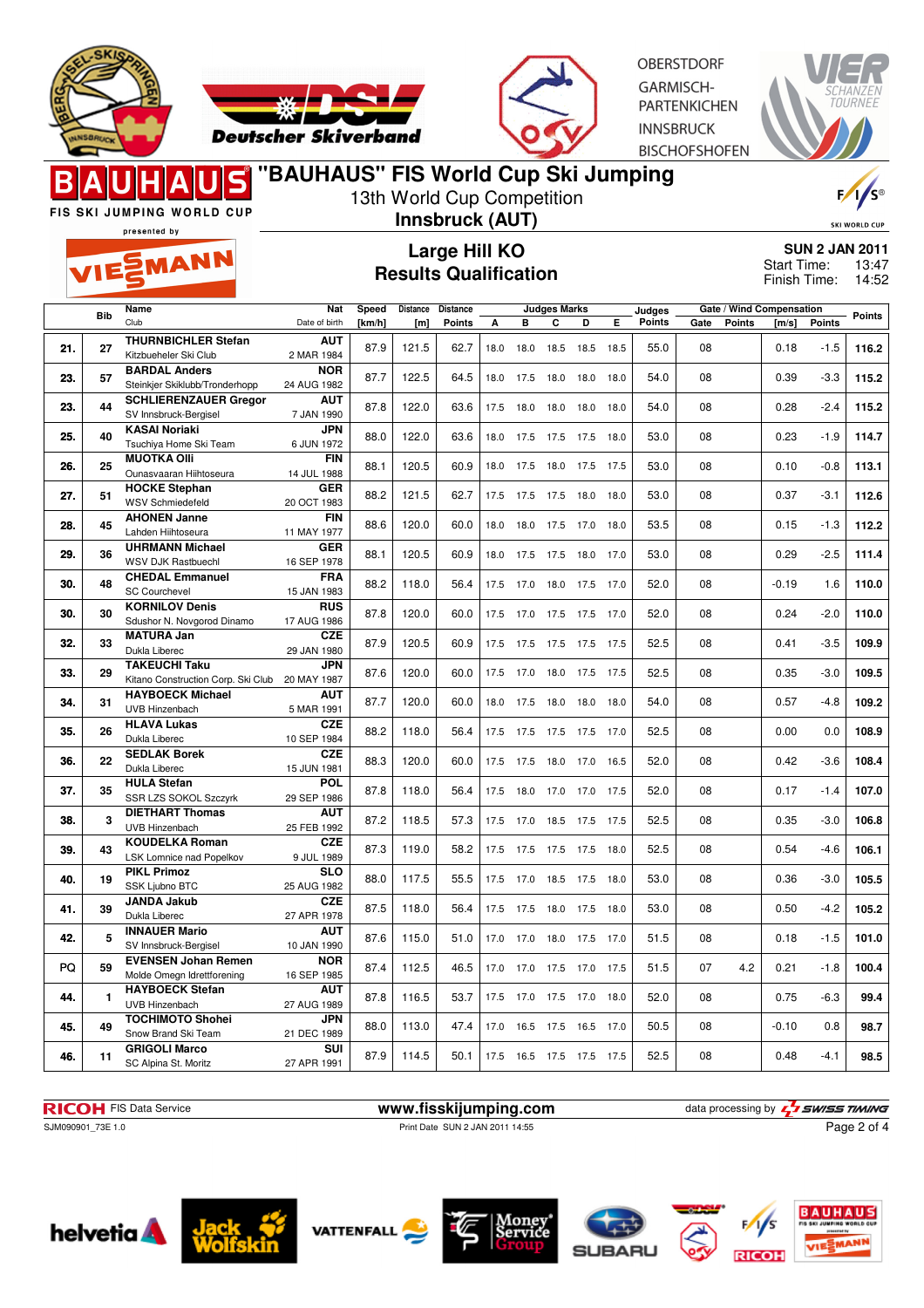



**OBERSTDORF** GARMISCH-**PARTENKICHEN INNSBRUCK BISCHOFSHOFEN** 



FIS SKI JUMPING WORLD CUP

# **"BAUHAUS" FIS World Cup Ski Jumping**

13th World Cup Competition

presented by

EMANN

## **Innsbruck (AUT) Large Hill KO**

**Results Qualification**



**SUN 2 JAN 2011** 13:47 14:52 Start Time: Finish Time:

**Bib Name** Club **Nat** Date of birth **Speed [km/h] Distance Distance [m] Points Judges Marks A B C D E Judges Points Gate / Wind Compensation Gate Points [m/s] Points Points <sup>28</sup> COLLOREDO Sebastian** G.S. Fiamme Gialle **ITA** 9 SEP 1987 **47.** 87.3 114.5 50.1 17.0 16.5 17.5 16.5 16.5 50.0 08 0.36 -3.0 **97.1 <sup>14</sup> KUBACKI Dawid** TS Wisla Zakopane **POL** 12 MAR 1990 **48.** 88.0 112.5 46.5 17.0 16.5 17.5 17.0 16.5 50.5 08 0.27 -2.3 **94.7 <sup>69</sup> MORGENSTERN Thomas** SV Villach **AUT** PQ 69 MUHGENSIEHN INOMES AUT DNS **<sup>67</sup> AMMANN Simon** PQ 67 SSC Toggenburg 25 JUN 1981 **SUI** 25 JUN 1981

|     |    | Not qualified for 1st Round                            |                           |      |       |      |      |      |                     |      |      |      |    |         |        |      |
|-----|----|--------------------------------------------------------|---------------------------|------|-------|------|------|------|---------------------|------|------|------|----|---------|--------|------|
| 49. | 24 | <b>BACHLEDA Marcin</b><br>TS Wisla Zakopane            | <b>POL</b><br>4 SEP 1982  | 87.7 | 113.0 | 47.4 | 16.0 | 16.5 | 16.5                | 16.0 | 16.0 | 48.5 | 08 | 0.23    | $-1.9$ | 94.0 |
| 50. |    | <b>POPPINGER Manuel</b><br>SV Innsbruck-Bergisel       | <b>AUT</b><br>19 MAY 1989 | 87.1 | 112.5 | 46.5 | 17.0 |      | 17.0 17.5 17.5 17.0 |      |      | 51.5 | 08 | 0.56    | $-4.7$ | 93.3 |
| 51. |    | <b>WATASE Yuta</b><br>Snow Brand Ski Team              | <b>JPN</b><br>8 AUG 1982  | 87.8 | 110.0 | 42.0 | 17.0 | 16.5 | 17.5                | 17.0 | 17.0 | 51.0 | 08 | 0.24    | $-2.0$ | 91.0 |
| 52. | 47 | <b>VELTA Rune</b><br>Lommedalen II                     | <b>NOR</b><br>19 JUL 1989 | 87.6 | 108.5 | 39.3 | 17.0 | 16.5 | 17.0 16.5           |      | 17.0 | 50.5 | 08 | $-0.06$ | 0.5    | 90.3 |
| 53. | 10 | <b>SLIZ Rafal</b><br><b>AZS AWF Katowice</b>           | <b>POL</b><br>11 JUL 1983 | 87.3 | 111.5 | 44.7 | 17.0 | 16.5 | 17.5 17.0           |      | 16.5 | 50.5 | 08 | 0.62    | $-5.2$ | 90.0 |
| 54. |    | <b>LEVKIN Evgeni</b><br><b>Almaty Skiclub</b>          | <b>KAZ</b><br>14 OCT 1992 | 87.7 | 109.0 | 40.2 | 17.0 | 16.5 | 17.5 17.0           |      | 17.0 | 51.0 | 08 | 0.28    | $-2.4$ | 88.8 |
| 55. | 13 | <b>VASSILIEV Dimitry</b><br>CSK/Lokomotiva UFA         | <b>RUS</b><br>26 DEC 1979 | 88.0 | 110.0 | 42.0 | 16.0 | 15.0 | 16.0                | 15.5 | 14.5 | 46.5 | 08 | 0.16    | $-1.4$ | 87.1 |
| 56. | 16 | <b>KIM Hyun-Ki</b><br>High 1                           | <b>KOR</b><br>9 FEB 1983  | 87.6 | 108.5 | 39.3 | 16.5 | 16.0 | 16.5                | 16.5 | 16.5 | 49.5 | 08 | 0.22    | $-1.9$ | 86.9 |
| 57. |    | <b>STROLZ Andreas</b><br><b>SC Arlberg</b>             | <b>AUT</b><br>1 AUG 1988  | 87.7 | 109.0 | 40.2 | 16.5 | 15.5 | 16.5                | 16.0 | 16.0 | 48.5 | 08 | 0.22    | $-1.9$ | 86.8 |
| 58. | 23 | <b>RUUSKANEN Juha-Matti</b><br>Puijon Hiihtoseura      | <b>FIN</b><br>24 JUL 1984 | 87.7 | 109.0 | 40.2 | 16.5 | 16.5 | 17.0                | 16.5 | 16.5 | 49.5 | 08 | 0.40    | $-3.4$ | 86.3 |
| 59. |    | <b>DESCOMBES SEVOIE Vincent</b><br>Douanes les Houches | <b>FRA</b><br>9 JAN 1984  | 86.9 | 108.5 | 39.3 | 16.5 | 16.5 | 17.0                | 16.5 | 16.5 | 49.5 | 08 | 0.41    | $-3.5$ | 85.3 |
| 60. |    | <b>DELLASEGA Diego</b><br><b>G.S. FIAMME GIALLE</b>    | <b>ITA</b><br>4 DEC 1990  | 87.6 | 105.0 | 33.0 | 16.0 | 15.5 | 17.0                | 16.5 | 15.5 | 48.0 | 08 | 0.17    | $-1.4$ | 79.6 |
| 61. | 20 | <b>CHOI Heung-Chul</b><br>High 1                       | <b>KOR</b><br>3 DEC 1981  | 87.9 | 105.0 | 33.0 | 17.0 | 16.0 | 17.0 16.5           |      | 16.5 | 50.0 | 08 | 0.41    | $-3.5$ | 79.5 |
| 62. | 15 | <b>KOROLEV Alexey</b><br>Dynamo                        | <b>KAZ</b><br>20 JUN 1987 | 87.5 | 99.0  | 22.2 | 16.5 | 15.5 | 16.5                | 16.0 | 16.0 | 48.5 | 08 | 0.30    | $-2.5$ | 68.2 |
| 63. | 42 | <b>SCHMITT Martin</b><br>SC Furtwangen                 | <b>GER</b><br>29 JAN 1978 | 88.1 | 96.0  | 16.8 | 13.5 | 14.0 | 14.5                | 14.0 | 14.0 | 42.0 | 08 | 0.51    | $-4.3$ | 54.5 |

#### **Disqualified**

|  | 18 | $\cdots$<br>TRO.<br>≺omar<br>∙lMt | <b>RUS</b> | SG.<br>. |
|--|----|-----------------------------------|------------|----------|
|  |    |                                   |            |          |

**Did Not Start**

12 BOSHCHUK Volodymyr UKR<br>17 LAZAROVYCH Oleksandr UKR LAZAROVYCH Oleksandr UKR

#### **Reason for disqualification:**

SCE 1.2.1.1: ski length

**RICOH** FIS Data Service **www.fisskijumping.com** data processing by  $\frac{7}{2}$  **swiss TIMING** 

SJM090901\_73E 1.0 Print Date SUN 2 JAN 2011 14:55



Page 3 of 4